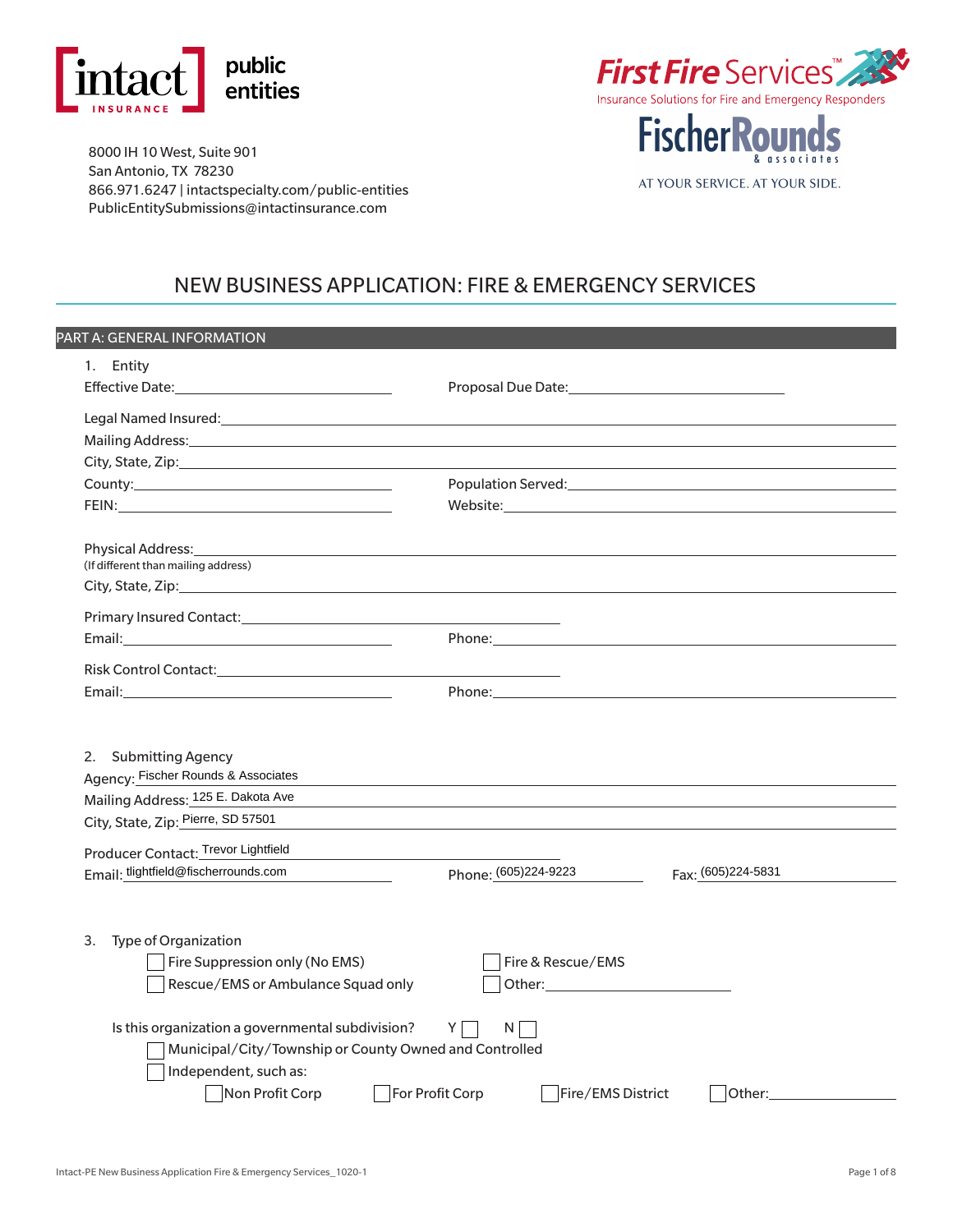# PART A: GENERAL INFORMATION (CONTINUED)

| 4. | <b>Coverage Requested</b>         |                              |
|----|-----------------------------------|------------------------------|
|    | <b>General Liability</b>          | <b>Excess Liability</b>      |
|    | <b>Management Liability</b>       | Property/Equipment Breakdown |
|    | <b>Employment Practices Admin</b> | Equipment/Inland Marine      |
|    | Employee Benefits Admin           | Crime                        |
|    | Automobile Liability              | Flood                        |
|    | Automobile Physical Damage        | Earthquake                   |
|    |                                   |                              |

5. Expiring Information

| <b>Line of Coverage</b>              | <b>Carrier</b> | Limit | Occurence or<br><b>Claims Made</b> | Retro<br>Date | Ded or<br><b>SIR</b> | Ded/SIR | Premium |
|--------------------------------------|----------------|-------|------------------------------------|---------------|----------------------|---------|---------|
| <b>General Liability</b>             |                |       |                                    |               |                      | \$      | \$      |
| <b>Management Liability</b>          |                |       |                                    |               |                      | \$      | \$      |
| <b>Employment Practices</b><br>Admin |                |       |                                    |               |                      | \$      | \$      |
| Employee Benefits Admin              |                |       |                                    |               |                      | \$      | \$      |
| <b>Auto Liability</b>                |                |       |                                    |               |                      | \$      | \$      |
| <b>Auto Physical Damage</b>          |                |       |                                    |               |                      | \$      | \$      |
| <b>Excess Liability</b>              |                |       |                                    |               |                      | \$      | \$      |
| Property                             |                |       |                                    |               |                      | \$      | \$      |
| Equip./Inland Marine                 |                |       |                                    |               |                      | \$      | \$      |
| Crime                                |                |       |                                    |               |                      | \$      | \$      |
| Flood                                |                |       |                                    |               |                      | \$      | \$      |
| Earthquake                           |                |       |                                    |               |                      | \$      | \$      |

6. Loss History & Large Loss Detail

Loss history for each insurance coverage requested must be verified through submission of loss experience reports. Reports must be currently valued and include the current expiring policy term plus three (3) preceding policy terms. Provide details for individual losses exceeding \$25,000.

7. Prior Acts

Does the applicant have any knowledge of any incident(s), accident(s), or occurrence(s) which may result in a claim? Y Next Assembly that the state of the Next Assembly Next Assembly N If Yes, explain.

|--|--|

Have any of these events been reported to a current or previous carrier?  $Y \cap N$ If Yes, explain.

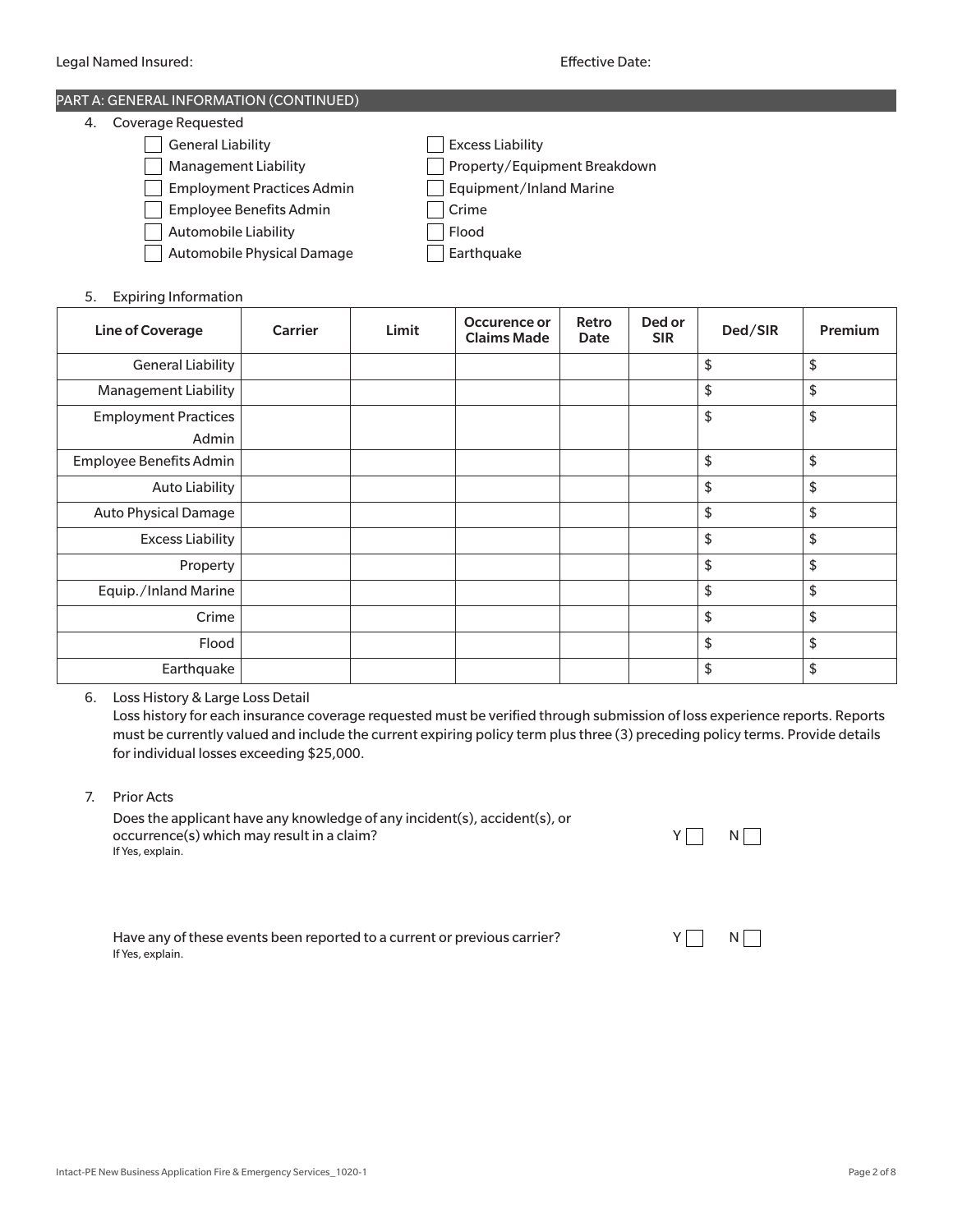|    | PART A: GENERAL INFORMATION (CONTINUED)                                                                                                                                                                                                                                                            |  |                       |  |  |  |
|----|----------------------------------------------------------------------------------------------------------------------------------------------------------------------------------------------------------------------------------------------------------------------------------------------------|--|-----------------------|--|--|--|
| 8. | <b>Operating Controls</b>                                                                                                                                                                                                                                                                          |  |                       |  |  |  |
|    | Are certificates of insurance required from your subcontractors?<br>If Yes, explain:                                                                                                                                                                                                               |  |                       |  |  |  |
|    | Are you named as an additional insured on your subcontractors' liability policies?<br>Does the entity have a formalized risk management procedure or program?<br>Does your entity maintain formal education and training programs?                                                                 |  | N<br>N<br>N           |  |  |  |
|    | Do the formal procedures include the following?<br>Written Safety or Loss Prevention Manual<br><b>Employee or Volunteer Training Meeting</b><br>Property or Equipment Inspection and Maintenance Logs<br>Procedures to prevent & report Sexual Harassment<br><b>Accident Investigation Program</b> |  | N<br>N<br>N<br>N<br>N |  |  |  |
|    | Describe any other formal or informal operating controls:                                                                                                                                                                                                                                          |  |                       |  |  |  |

|    | <b>PART B: PROPERTY</b>                                                                                                                                                                                                               |        |
|----|---------------------------------------------------------------------------------------------------------------------------------------------------------------------------------------------------------------------------------------|--------|
| 1. | \$2,500<br>\$5,000<br>\$1,000<br>Property Deductible Requested?                                                                                                                                                                       | Other: |
| 2. | Statement of values is 100% of property values?                                                                                                                                                                                       |        |
| 3. | Any items on the property scheduled to be insured as fine arts?<br>Identify items on schedule and limits required (attach additional sheet if needed):                                                                                | N      |
| 4. | Any loss payees or additional insured interests applicable to any properties?<br>If Yes, list item number and interest (attach additional sheet if needed):                                                                           | N      |
| 5. | Any vacant property locations?                                                                                                                                                                                                        |        |
| 6. | Any locations over 30 years old?<br>If Yes, list location(s), renovations, and date completed (attach additional sheet if needed):                                                                                                    |        |
| 7. | Do you currently have any property in the "course of construction" or do you plan<br>to have any new additions, renovations, or expansions?<br>If Yes, describe and include cost of construction (attach additional sheet if needed): | N      |
| 8. | Is Flood Coverage requested?<br>If Yes, list Location(s), Limit and Deductible (attach additional sheet if needed):                                                                                                                   | N      |
| 9. | Is Earthquake Coverage requested?<br>If Yes, list Location(s), Limit and Deductible (attach additional sheet if needed):                                                                                                              |        |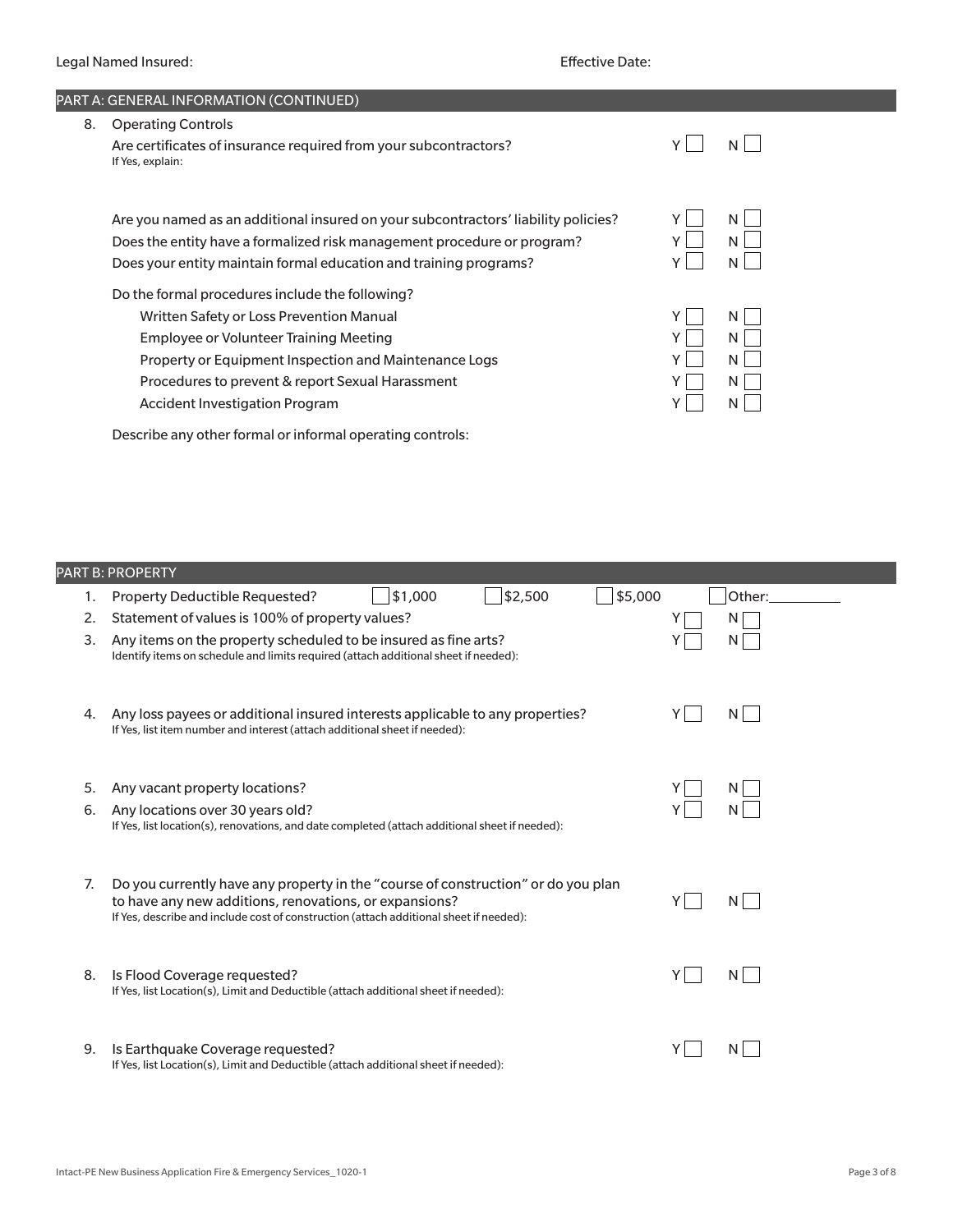|                      | PART C: INLAND MARINE                                                                                                                                                                                                                                                                                                                                 |
|----------------------|-------------------------------------------------------------------------------------------------------------------------------------------------------------------------------------------------------------------------------------------------------------------------------------------------------------------------------------------------------|
| 1.                   | What types of Fire and/or Rescue equipment are to be insured?                                                                                                                                                                                                                                                                                         |
|                      | Portable Equipment (e.g. communication equipment, EMS Medical Equipment and Turnout gear)                                                                                                                                                                                                                                                             |
|                      | Watercraft/ATV/Snowmobile                                                                                                                                                                                                                                                                                                                             |
|                      | Radio Towers, Antennas or Sirens                                                                                                                                                                                                                                                                                                                      |
|                      | Search and Rescue Dogs                                                                                                                                                                                                                                                                                                                                |
|                      |                                                                                                                                                                                                                                                                                                                                                       |
| 2.                   | Indicate the deductible to be applied to the following:                                                                                                                                                                                                                                                                                               |
|                      | \$1,000<br>\$2,500<br>\$5,000<br>Other (Please list)                                                                                                                                                                                                                                                                                                  |
|                      | <b>Inland Marine Deductible</b>                                                                                                                                                                                                                                                                                                                       |
| 3.                   | Does the entity maintain an equipment inventory?<br>ΝI                                                                                                                                                                                                                                                                                                |
| 4.                   | Are all equipment items secured when not in use?<br>ΝI                                                                                                                                                                                                                                                                                                |
|                      |                                                                                                                                                                                                                                                                                                                                                       |
|                      |                                                                                                                                                                                                                                                                                                                                                       |
| <b>PART D: CRIME</b> |                                                                                                                                                                                                                                                                                                                                                       |
| 1.                   | What deductible is requested?                                                                                                                                                                                                                                                                                                                         |
|                      | \$500<br>\$2,500<br>\$5,000<br>  \$1,000<br>\$10,000<br>Other: and the control of the control of the control of the control of the control of the control of the control of the control of the control of the control of the control of the control of the control of the control of t                                                                |
| 2.                   |                                                                                                                                                                                                                                                                                                                                                       |
| 3.                   | Describe (who performs, how often etc)?<br>What security provisions apply?                                                                                                                                                                                                                                                                            |
|                      | Audit                                                                                                                                                                                                                                                                                                                                                 |
|                      | Reconciliations<br>and the control of the control of the control of the control of the control of the control of the control of the                                                                                                                                                                                                                   |
|                      | <b>Bank statements</b>                                                                                                                                                                                                                                                                                                                                |
|                      | Countersignature<br>the control of the control of the control of the control of the control of the control of                                                                                                                                                                                                                                         |
|                      | Other: and the control of the control of the control of the control of the control of the control of the control of the control of the control of the control of the control of the control of the control of the control of t<br><u> 1989 - Johann Barn, mars eta bainar eta baina eta baina eta baina eta baina eta baina eta baina eta baina e</u> |
| 4.                   | How are computers and online logins secured?<br><u>Letter and set also are also and online logins</u> secured?                                                                                                                                                                                                                                        |
| 5.                   | Does anyone have access to a department credit card (including debit cards)?                                                                                                                                                                                                                                                                          |
| 6.                   | Does anyone have remote access?<br>Y                                                                                                                                                                                                                                                                                                                  |

### PART E: AUTOMOBILE

| <b>Automobile Coverage</b>    | <b>Limits Requested</b> |
|-------------------------------|-------------------------|
| Owned or Leased Automobiles   | \$                      |
| Hired Automobile Coverage     | \$                      |
| Non-owned Automobile Coverage | \$                      |
| Personal Injury Protection    | -\$                     |
| Automobile Medical Payments   | \$                      |
| Uninsured Motorist            | -\$                     |
| Underinsured Motorists        | \$                      |
| Comprehensive Deductible      | \$                      |
| Collision Deductible          | \$                      |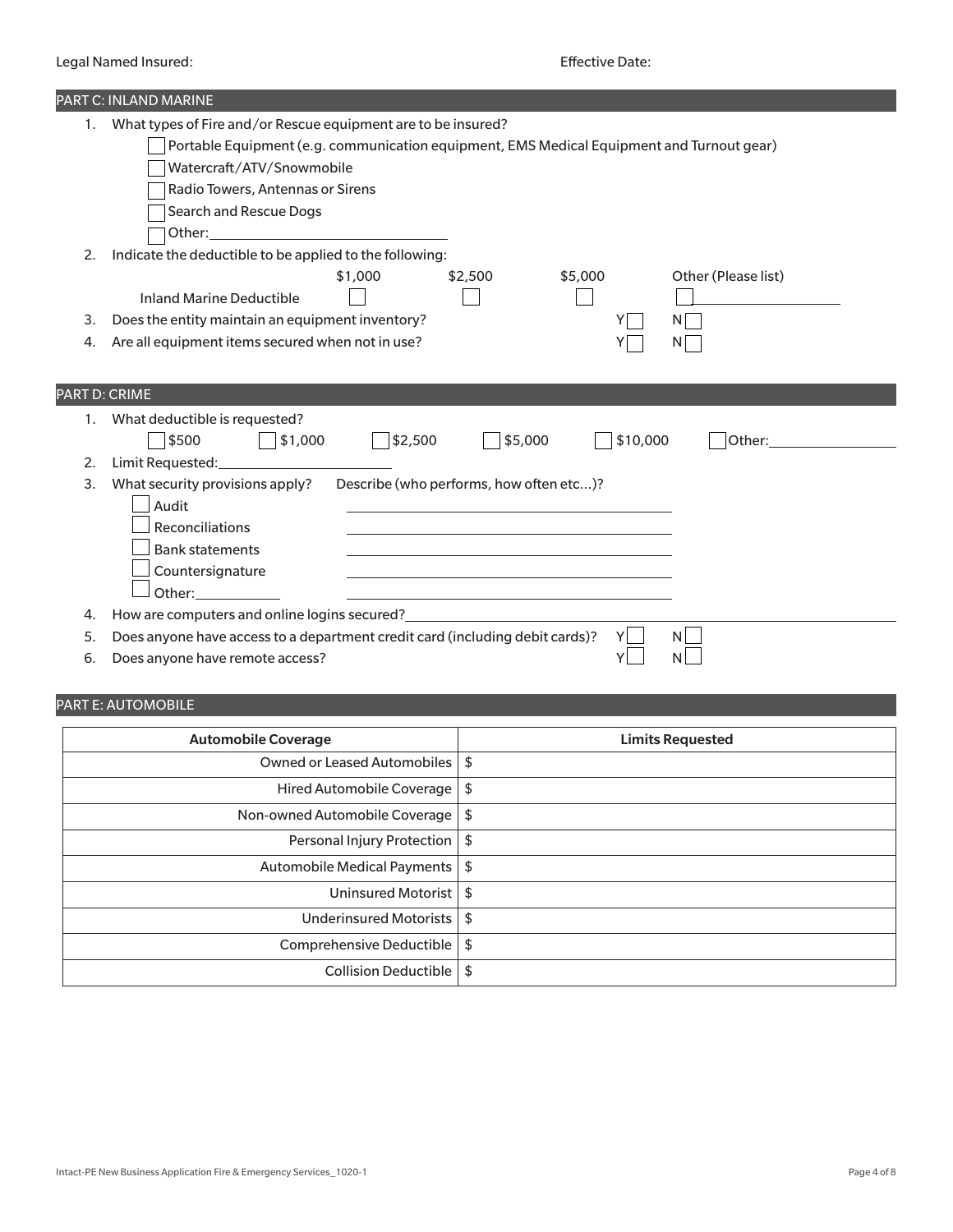|    | PART E: AUTOMOBILE (CONTINUED)                                                                                                                                                                                                                                         |            |                    |
|----|------------------------------------------------------------------------------------------------------------------------------------------------------------------------------------------------------------------------------------------------------------------------|------------|--------------------|
| 1. | Are all of the entity's owned or leased vehicles to be insured under this policy?<br>If No, list vehicles insured elsewhere (attach additional sheet with listed vehicles).                                                                                            |            | Y.<br>N            |
| 2. | Does the entity hire automobiles?<br>If Yes, indicate cost and usage (attach additional sheet with indicated cost and usage).                                                                                                                                          |            | N  <br>Y.          |
| 3. | Does the entity require/provide driver training?                                                                                                                                                                                                                       |            | N<br>Y             |
| 4. | Does the entity service any major metropolitan area?<br>Y                                                                                                                                                                                                              | N          | Population?        |
| 5. | Does the entity have black box or voice recorders?                                                                                                                                                                                                                     |            | N<br>Y             |
| 6. | Does the entity require Commercial Drivers Licensing (CDL)?                                                                                                                                                                                                            |            | Y<br>N             |
| 7. | Does the entity check Motor Vehicle Records on all members pre-hire?                                                                                                                                                                                                   |            | Y<br>N             |
| 8. | Are Motor Vehicle Records checked periodically for current members?                                                                                                                                                                                                    |            | N<br>Y             |
| 9. | Does the entity have a formalized automobile safety program in place?                                                                                                                                                                                                  |            | N<br>Y             |
|    | 10. Does the entity review each motor vehicle accident?                                                                                                                                                                                                                |            | N<br>Y             |
|    | 11. Does the entity have a formalized automobile maintenance program in place?                                                                                                                                                                                         |            | N                  |
|    | 12. Are Fire or Ambulance vehicles to be covered on an Agreed Amount basis for APD?<br>If Yes, note vehicle unit numbers and requested values on submitted automobile schedule.<br>Only Fire and Ambulance vehicles are eligible for Agreed Valuation Physical Damage. |            | N<br>Y             |
|    | PART F: GENERAL LIABILITY                                                                                                                                                                                                                                              |            |                    |
|    | Operations                                                                                                                                                                                                                                                             |            |                    |
| 1. | Does your operation sell subscription for service?                                                                                                                                                                                                                     | Y          | N                  |
| 2. | Do you use Firefighters or EMS personnel that are contracted                                                                                                                                                                                                           |            |                    |
| 3. | to you by a leasing company?                                                                                                                                                                                                                                           |            | $N_{\perp}$        |
| 4. | Do you contract out any of your Firefighters or EMS personnel?                                                                                                                                                                                                         |            | N                  |
| 5. | Does the organization utilize a licensed physician as its                                                                                                                                                                                                              |            |                    |
|    | Medical/EMS Director?                                                                                                                                                                                                                                                  | Y          | N                  |
| 6. | Do you provide medical transport?                                                                                                                                                                                                                                      |            | N                  |
| 7. | Does your organization participate in search and rescue operations?                                                                                                                                                                                                    |            | Times/Year<br>N    |
| 8. | Are you involved in any Community Paramedicine/Community Health?                                                                                                                                                                                                       |            | Times/Year<br>N    |
| 9. | Does your organization participate in HAZMAT cleanup operations?                                                                                                                                                                                                       |            | Times/Year<br>N    |
|    | 10. Does your organization have any contractual agreements to                                                                                                                                                                                                          |            |                    |
|    | (provide or receive) services (to or from) other entities?                                                                                                                                                                                                             | Y          | N<br>Describe:     |
|    | Do any of these contracts require that the organization include                                                                                                                                                                                                        |            |                    |
|    | the other entity as an additional insured?                                                                                                                                                                                                                             | $Y$ $\Box$ | N                  |
|    | 11. Does your organization own/operate any watercraft?                                                                                                                                                                                                                 | Υ          | $N$  <br>Describe: |
|    |                                                                                                                                                                                                                                                                        |            |                    |
|    | 12. Does your organization own/operate any aircraft (including drones)?                                                                                                                                                                                                | Y.         | $N$  <br>Describe: |
|    |                                                                                                                                                                                                                                                                        |            |                    |
|    | 13. Does your organization have a Junior Firefighter, Cadet, or similar program?                                                                                                                                                                                       | YI I       | N                  |
|    | 14. How many Special Events do you have annually?<br>Describe (attach additional sheet if needed).                                                                                                                                                                     |            |                    |
|    |                                                                                                                                                                                                                                                                        |            |                    |
|    | 15. What coverage form is requested?<br>Occurrence                                                                                                                                                                                                                     |            |                    |
|    | 16. What General Aggregate Limit is requested? (Applied to Coverages A, B, C, and D)                                                                                                                                                                                   |            |                    |
|    | \$1M<br>\$2M<br>\$3M<br>\$4M                                                                                                                                                                                                                                           | \$5M       | Limits up to \$10M |
|    |                                                                                                                                                                                                                                                                        |            |                    |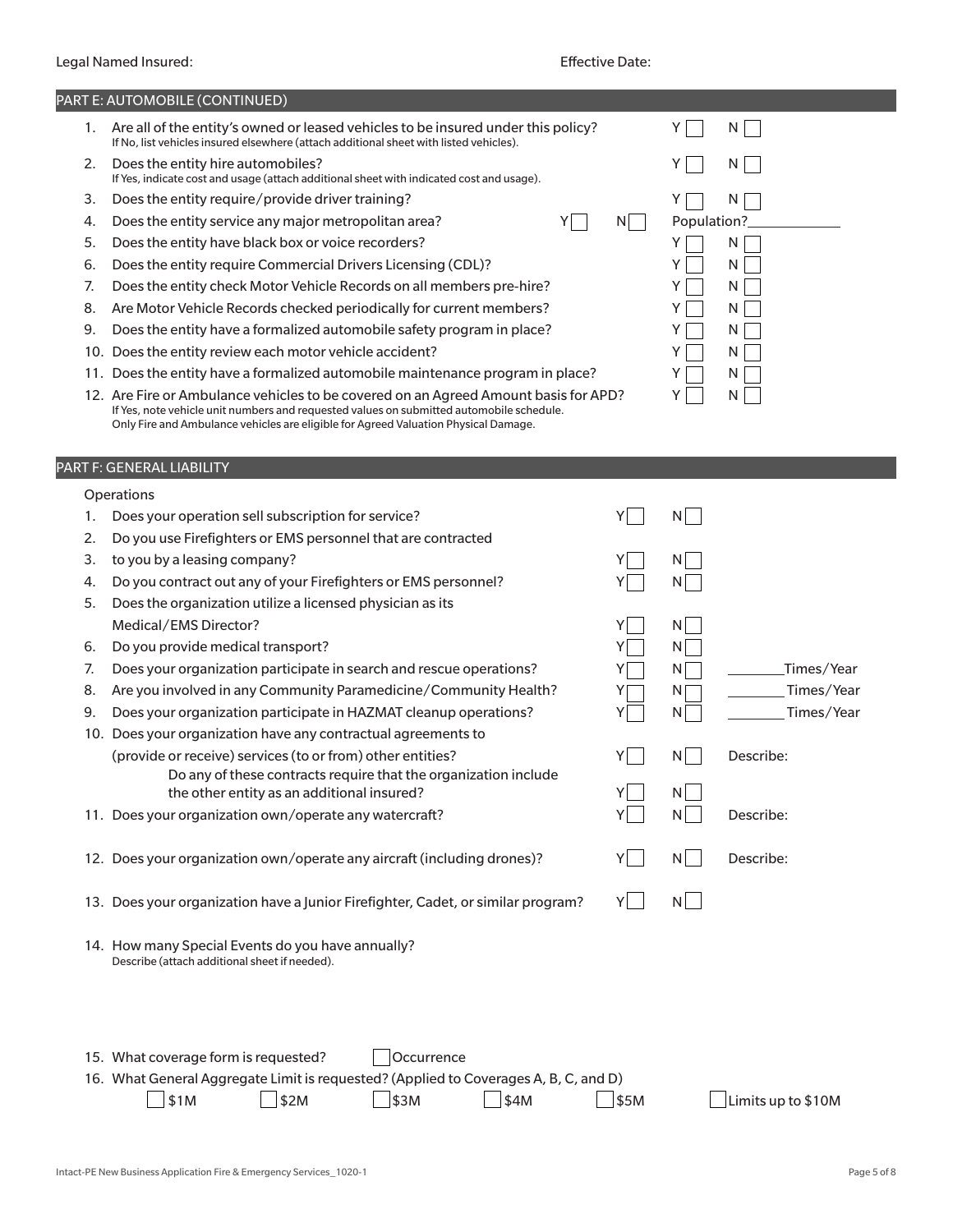| PART F: GENERAL LIABILITY, CONTINUED<br>17. Is Emergency Medical Services Coverage Liability Requested for EMS Operations?<br>Y<br>N<br>If Yes, complete question 5.<br>18. How many of each type of employee are to be included?<br>Paramedic<br><b>Emergency Medical Technician</b><br>First Responder<br>All Other (Admin, Non-EMT drivers, Nurses etc.)<br>19. What deductible is requested?<br>Note: Underwriters may require higher or lower deductibles than requested. If a deductible is greater than \$25,000 or self-insured retention is requested,<br>mark as "other" and specify amount.<br>$\frac{1}{2}$ \$1,000<br>$\frac{1}{2}$ \$5,000<br>\$2,500<br>\$25,000<br>\$10,000<br>\$15,000<br>Other:<br>20. What is the total number of services calls?<br><b>Fire Calls</b><br>Ambulance Calls<br>All Other Calls<br>21. What is the highest level of EMS services provided?<br><b>Advanced Life Support</b><br><b>Basic Life Support</b><br>Advanced first Aid/CPR only<br>First Responders only<br>No EMS certification<br>$N$  <br>22. Do you purchase workers' compensation insurance?<br>N<br>23. Are all paid volunteers and staff covered by workers' compensation insurance?<br>Y I<br>PART G: MANAGEMENT LIABILITY<br>Claims-Made (Retro Date:_________<br>What coverage form is requested?<br>Occurrence<br>1.<br>Are increased Aggregate Limits requested?<br>2.<br>\$1M<br>\$2M<br>\$3M<br>\$4M<br>\$5M<br>Limits up to \$10M<br>What deductible is requested?<br>3.<br>Note: Underwriters may require higher or lower deductibles than requested. If a deductible is greater than \$25,000 or self-insured retention is requested,<br>mark as "other" and specify amount.<br>Coverabe B: Employement Practices and<br>Coverage A: Wrongful Acts<br>\$0 Loss and Loss Expense<br>Coverage C: Employee Benefits Adminstration<br>\$1,000 Loss and Loss Expense<br>\$0 Loss and Loss Expense<br>\$2,500 Loss and Loss Expense<br>\$1,000 Loss and Loss Expense<br>\$2,500 Loss and Loss Expense<br>\$5,000 Loss and Loss Expense<br>\$5,000 Loss and Loss Expense<br>Other: and the contract of the contract of the contract of the contract of the contract of the contract of the<br>Management Liability is rated on operating budget - how is the budget provided to OneBeacon?<br>4.<br>Link to website located here: | Legal Named Insured:         |  | <b>Effective Date:</b> |  |
|----------------------------------------------------------------------------------------------------------------------------------------------------------------------------------------------------------------------------------------------------------------------------------------------------------------------------------------------------------------------------------------------------------------------------------------------------------------------------------------------------------------------------------------------------------------------------------------------------------------------------------------------------------------------------------------------------------------------------------------------------------------------------------------------------------------------------------------------------------------------------------------------------------------------------------------------------------------------------------------------------------------------------------------------------------------------------------------------------------------------------------------------------------------------------------------------------------------------------------------------------------------------------------------------------------------------------------------------------------------------------------------------------------------------------------------------------------------------------------------------------------------------------------------------------------------------------------------------------------------------------------------------------------------------------------------------------------------------------------------------------------------------------------------------------------------------------------------------------------------------------------------------------------------------------------------------------------------------------------------------------------------------------------------------------------------------------------------------------------------------------------------------------------------------------------------------------------------------------------------------------------------------------------------------------------------------------------------------------|------------------------------|--|------------------------|--|
|                                                                                                                                                                                                                                                                                                                                                                                                                                                                                                                                                                                                                                                                                                                                                                                                                                                                                                                                                                                                                                                                                                                                                                                                                                                                                                                                                                                                                                                                                                                                                                                                                                                                                                                                                                                                                                                                                                                                                                                                                                                                                                                                                                                                                                                                                                                                                    |                              |  |                        |  |
|                                                                                                                                                                                                                                                                                                                                                                                                                                                                                                                                                                                                                                                                                                                                                                                                                                                                                                                                                                                                                                                                                                                                                                                                                                                                                                                                                                                                                                                                                                                                                                                                                                                                                                                                                                                                                                                                                                                                                                                                                                                                                                                                                                                                                                                                                                                                                    |                              |  |                        |  |
|                                                                                                                                                                                                                                                                                                                                                                                                                                                                                                                                                                                                                                                                                                                                                                                                                                                                                                                                                                                                                                                                                                                                                                                                                                                                                                                                                                                                                                                                                                                                                                                                                                                                                                                                                                                                                                                                                                                                                                                                                                                                                                                                                                                                                                                                                                                                                    |                              |  |                        |  |
|                                                                                                                                                                                                                                                                                                                                                                                                                                                                                                                                                                                                                                                                                                                                                                                                                                                                                                                                                                                                                                                                                                                                                                                                                                                                                                                                                                                                                                                                                                                                                                                                                                                                                                                                                                                                                                                                                                                                                                                                                                                                                                                                                                                                                                                                                                                                                    |                              |  |                        |  |
|                                                                                                                                                                                                                                                                                                                                                                                                                                                                                                                                                                                                                                                                                                                                                                                                                                                                                                                                                                                                                                                                                                                                                                                                                                                                                                                                                                                                                                                                                                                                                                                                                                                                                                                                                                                                                                                                                                                                                                                                                                                                                                                                                                                                                                                                                                                                                    |                              |  |                        |  |
|                                                                                                                                                                                                                                                                                                                                                                                                                                                                                                                                                                                                                                                                                                                                                                                                                                                                                                                                                                                                                                                                                                                                                                                                                                                                                                                                                                                                                                                                                                                                                                                                                                                                                                                                                                                                                                                                                                                                                                                                                                                                                                                                                                                                                                                                                                                                                    |                              |  |                        |  |
|                                                                                                                                                                                                                                                                                                                                                                                                                                                                                                                                                                                                                                                                                                                                                                                                                                                                                                                                                                                                                                                                                                                                                                                                                                                                                                                                                                                                                                                                                                                                                                                                                                                                                                                                                                                                                                                                                                                                                                                                                                                                                                                                                                                                                                                                                                                                                    |                              |  |                        |  |
|                                                                                                                                                                                                                                                                                                                                                                                                                                                                                                                                                                                                                                                                                                                                                                                                                                                                                                                                                                                                                                                                                                                                                                                                                                                                                                                                                                                                                                                                                                                                                                                                                                                                                                                                                                                                                                                                                                                                                                                                                                                                                                                                                                                                                                                                                                                                                    |                              |  |                        |  |
|                                                                                                                                                                                                                                                                                                                                                                                                                                                                                                                                                                                                                                                                                                                                                                                                                                                                                                                                                                                                                                                                                                                                                                                                                                                                                                                                                                                                                                                                                                                                                                                                                                                                                                                                                                                                                                                                                                                                                                                                                                                                                                                                                                                                                                                                                                                                                    |                              |  |                        |  |
|                                                                                                                                                                                                                                                                                                                                                                                                                                                                                                                                                                                                                                                                                                                                                                                                                                                                                                                                                                                                                                                                                                                                                                                                                                                                                                                                                                                                                                                                                                                                                                                                                                                                                                                                                                                                                                                                                                                                                                                                                                                                                                                                                                                                                                                                                                                                                    |                              |  |                        |  |
|                                                                                                                                                                                                                                                                                                                                                                                                                                                                                                                                                                                                                                                                                                                                                                                                                                                                                                                                                                                                                                                                                                                                                                                                                                                                                                                                                                                                                                                                                                                                                                                                                                                                                                                                                                                                                                                                                                                                                                                                                                                                                                                                                                                                                                                                                                                                                    |                              |  |                        |  |
|                                                                                                                                                                                                                                                                                                                                                                                                                                                                                                                                                                                                                                                                                                                                                                                                                                                                                                                                                                                                                                                                                                                                                                                                                                                                                                                                                                                                                                                                                                                                                                                                                                                                                                                                                                                                                                                                                                                                                                                                                                                                                                                                                                                                                                                                                                                                                    |                              |  |                        |  |
|                                                                                                                                                                                                                                                                                                                                                                                                                                                                                                                                                                                                                                                                                                                                                                                                                                                                                                                                                                                                                                                                                                                                                                                                                                                                                                                                                                                                                                                                                                                                                                                                                                                                                                                                                                                                                                                                                                                                                                                                                                                                                                                                                                                                                                                                                                                                                    |                              |  |                        |  |
|                                                                                                                                                                                                                                                                                                                                                                                                                                                                                                                                                                                                                                                                                                                                                                                                                                                                                                                                                                                                                                                                                                                                                                                                                                                                                                                                                                                                                                                                                                                                                                                                                                                                                                                                                                                                                                                                                                                                                                                                                                                                                                                                                                                                                                                                                                                                                    |                              |  |                        |  |
|                                                                                                                                                                                                                                                                                                                                                                                                                                                                                                                                                                                                                                                                                                                                                                                                                                                                                                                                                                                                                                                                                                                                                                                                                                                                                                                                                                                                                                                                                                                                                                                                                                                                                                                                                                                                                                                                                                                                                                                                                                                                                                                                                                                                                                                                                                                                                    |                              |  |                        |  |
|                                                                                                                                                                                                                                                                                                                                                                                                                                                                                                                                                                                                                                                                                                                                                                                                                                                                                                                                                                                                                                                                                                                                                                                                                                                                                                                                                                                                                                                                                                                                                                                                                                                                                                                                                                                                                                                                                                                                                                                                                                                                                                                                                                                                                                                                                                                                                    |                              |  |                        |  |
|                                                                                                                                                                                                                                                                                                                                                                                                                                                                                                                                                                                                                                                                                                                                                                                                                                                                                                                                                                                                                                                                                                                                                                                                                                                                                                                                                                                                                                                                                                                                                                                                                                                                                                                                                                                                                                                                                                                                                                                                                                                                                                                                                                                                                                                                                                                                                    |                              |  |                        |  |
|                                                                                                                                                                                                                                                                                                                                                                                                                                                                                                                                                                                                                                                                                                                                                                                                                                                                                                                                                                                                                                                                                                                                                                                                                                                                                                                                                                                                                                                                                                                                                                                                                                                                                                                                                                                                                                                                                                                                                                                                                                                                                                                                                                                                                                                                                                                                                    |                              |  |                        |  |
|                                                                                                                                                                                                                                                                                                                                                                                                                                                                                                                                                                                                                                                                                                                                                                                                                                                                                                                                                                                                                                                                                                                                                                                                                                                                                                                                                                                                                                                                                                                                                                                                                                                                                                                                                                                                                                                                                                                                                                                                                                                                                                                                                                                                                                                                                                                                                    |                              |  |                        |  |
|                                                                                                                                                                                                                                                                                                                                                                                                                                                                                                                                                                                                                                                                                                                                                                                                                                                                                                                                                                                                                                                                                                                                                                                                                                                                                                                                                                                                                                                                                                                                                                                                                                                                                                                                                                                                                                                                                                                                                                                                                                                                                                                                                                                                                                                                                                                                                    |                              |  |                        |  |
|                                                                                                                                                                                                                                                                                                                                                                                                                                                                                                                                                                                                                                                                                                                                                                                                                                                                                                                                                                                                                                                                                                                                                                                                                                                                                                                                                                                                                                                                                                                                                                                                                                                                                                                                                                                                                                                                                                                                                                                                                                                                                                                                                                                                                                                                                                                                                    |                              |  |                        |  |
|                                                                                                                                                                                                                                                                                                                                                                                                                                                                                                                                                                                                                                                                                                                                                                                                                                                                                                                                                                                                                                                                                                                                                                                                                                                                                                                                                                                                                                                                                                                                                                                                                                                                                                                                                                                                                                                                                                                                                                                                                                                                                                                                                                                                                                                                                                                                                    |                              |  |                        |  |
|                                                                                                                                                                                                                                                                                                                                                                                                                                                                                                                                                                                                                                                                                                                                                                                                                                                                                                                                                                                                                                                                                                                                                                                                                                                                                                                                                                                                                                                                                                                                                                                                                                                                                                                                                                                                                                                                                                                                                                                                                                                                                                                                                                                                                                                                                                                                                    |                              |  |                        |  |
|                                                                                                                                                                                                                                                                                                                                                                                                                                                                                                                                                                                                                                                                                                                                                                                                                                                                                                                                                                                                                                                                                                                                                                                                                                                                                                                                                                                                                                                                                                                                                                                                                                                                                                                                                                                                                                                                                                                                                                                                                                                                                                                                                                                                                                                                                                                                                    |                              |  |                        |  |
|                                                                                                                                                                                                                                                                                                                                                                                                                                                                                                                                                                                                                                                                                                                                                                                                                                                                                                                                                                                                                                                                                                                                                                                                                                                                                                                                                                                                                                                                                                                                                                                                                                                                                                                                                                                                                                                                                                                                                                                                                                                                                                                                                                                                                                                                                                                                                    |                              |  |                        |  |
|                                                                                                                                                                                                                                                                                                                                                                                                                                                                                                                                                                                                                                                                                                                                                                                                                                                                                                                                                                                                                                                                                                                                                                                                                                                                                                                                                                                                                                                                                                                                                                                                                                                                                                                                                                                                                                                                                                                                                                                                                                                                                                                                                                                                                                                                                                                                                    | Attached to this application |  |                        |  |

| 5. How many of the following does the entity have?      |
|---------------------------------------------------------|
| Board Members, Public Officials, Directors, or Officers |

| <u>buard interlibers, Fublic Officials, Directors, OF Officers</u> |                                                     |  |
|--------------------------------------------------------------------|-----------------------------------------------------|--|
| <b>Full-Time Paid Employees</b>                                    | Part-Time Paid Employees                            |  |
| <b>Temporary or Seasonal Workers</b>                               | Volunteers (do not include volunteer board members) |  |
| Exclude Employment Practices Liability Coverage?                   | N                                                   |  |

| 6. Exclude Employment Practices Liability Coverage? |                   | $N$          |
|-----------------------------------------------------|-------------------|--------------|
| If yes, how are Employment Practices addressed?     | Insured Elsewhere | Self-Insured |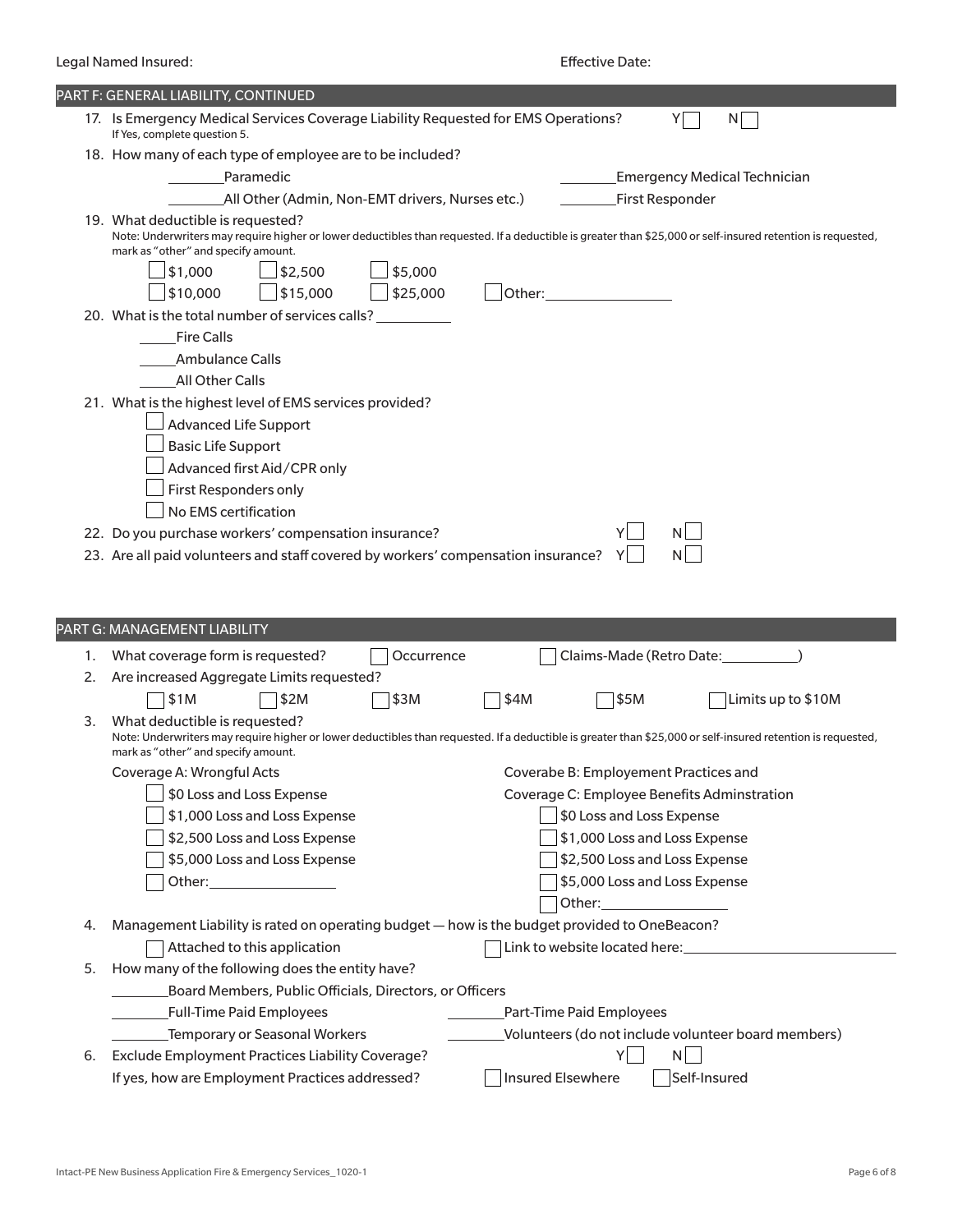|                                              | PART G: MANAGEMENT LIABILITY (CONTINUED)                                                                                     |  |  |  |  |
|----------------------------------------------|------------------------------------------------------------------------------------------------------------------------------|--|--|--|--|
| 7.                                           | Does the entity have a written Policies and Procedures manual/handbook?<br>N<br>Does the manual cover the following areas?   |  |  |  |  |
|                                              | Hiring or applying for membership<br>Discipline                                                                              |  |  |  |  |
|                                              | Promotions<br>Dismissal                                                                                                      |  |  |  |  |
|                                              | Discrimination<br><b>Performance Evaluation</b>                                                                              |  |  |  |  |
|                                              | <b>Sexual Harassment</b><br>New Employee/Volunteer Orientation                                                               |  |  |  |  |
|                                              | <b>Grievance Procedures</b><br>Employment at Will                                                                            |  |  |  |  |
| 8.                                           | Are employees/members/volunteers trained in these policies and procedures? Y<br>N.                                           |  |  |  |  |
| 9.                                           | Do all employees and volunteers receive a copy of the Handbook?<br>N.                                                        |  |  |  |  |
|                                              | N.<br>10. Are established policies and procedures reviewed by legal counsel?                                                 |  |  |  |  |
| 11.                                          | ΝI<br>Does the organization have a personnel (human resources) administrator?                                                |  |  |  |  |
|                                              | 12. Are there any outstanding disputes involving any of the following?                                                       |  |  |  |  |
|                                              | Civil rights violations                                                                                                      |  |  |  |  |
|                                              | Refusal of public service                                                                                                    |  |  |  |  |
|                                              | Inadequacy of public service                                                                                                 |  |  |  |  |
| Wrongful takings or condemnation proceedings |                                                                                                                              |  |  |  |  |
|                                              | Approval of building plans or building specifications                                                                        |  |  |  |  |
|                                              | If Yes with regard to any outstanding disputes, not yet a claim, describe circumstances (attach additional sheet if needed). |  |  |  |  |
|                                              |                                                                                                                              |  |  |  |  |

13. Are any EEOC, or comparable state agency, hearings outstanding?  $Y \Box \neg N \Box$ If Yes with regard to any outstanding employment disputes, not yet a claim, describe below (attach additional sheet if needed).

#### PART H: EXCESS LIABILITY

|  | Coverage is to apply to what underlying coverage? |  |  |  |
|--|---------------------------------------------------|--|--|--|
|--|---------------------------------------------------|--|--|--|

### General Liability

Management Protection Liability

Commercial Automobile Liability

Carrier:

 $\Box$  Employers Liability (if so, please provide carrier information below)

| Term:     |
|-----------|
| Policy #: |
| Limits:   |

#### 2. Excess Limit Requested:

- 
- \$1,000,000 / \$1,000,000 Aggregate \$6,000,000 / \$6,000,000 Aggregate  $\sqrt{\frac{2}{32,000,000}}$  / \$2,000,000 Aggregate  $\sqrt{\frac{2}{37,000,000}}$  / \$7,000,000 Aggregate \$3,000,000 / \$3,000,000 Aggregate \$8,000,000 / \$8,000,000 Aggregate \$4,000,000 / \$4,000,000 Aggregate \$9,000,000 / \$9,000,000 Aggregate \$5,000,000 / \$5,000,000 Aggregate \$10,000,000 / \$10,000,000 Aggregate